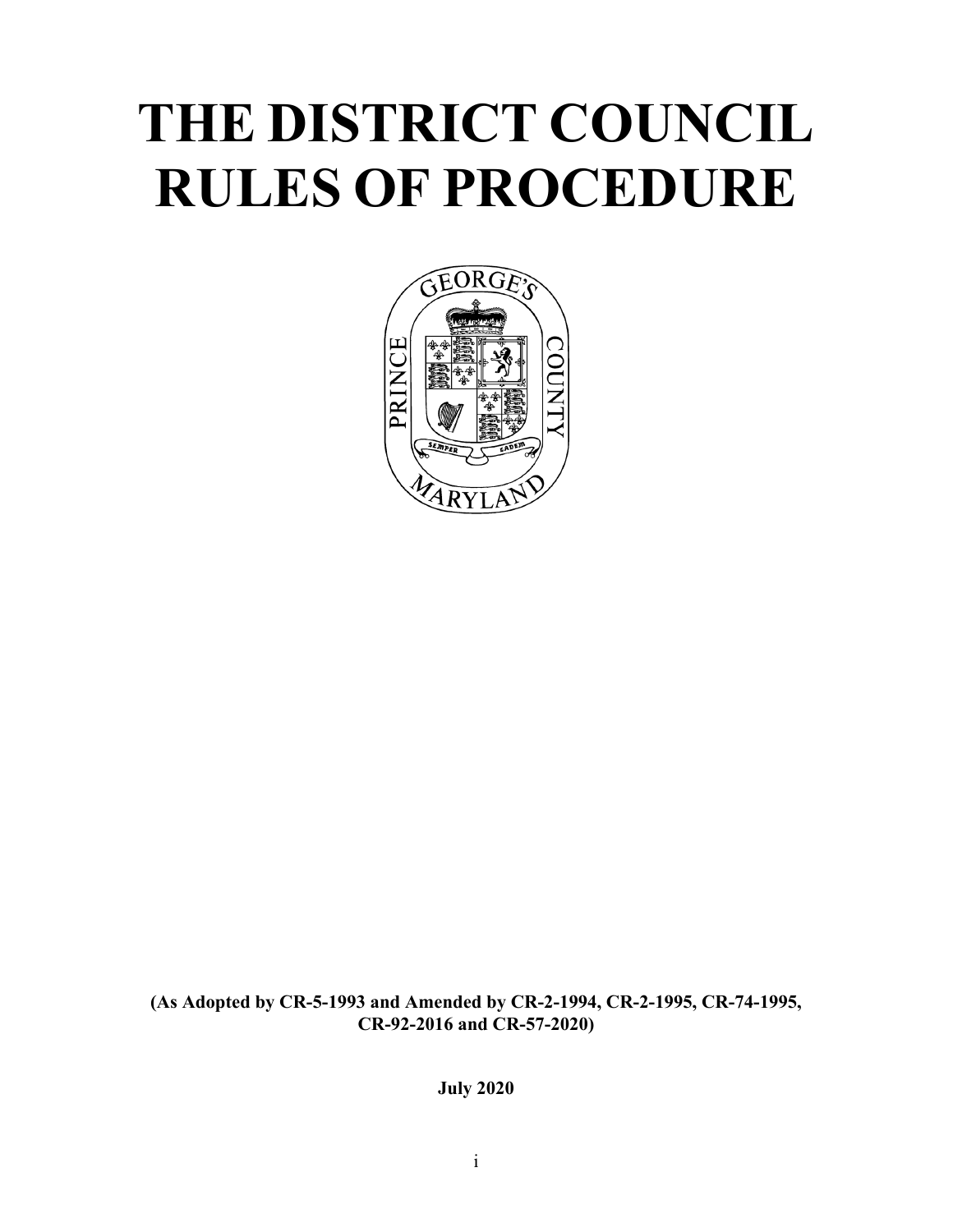# **RULES OF PROCEDURE** FOR THE PRINCE GEORGE'S COUNTY DISTRICT COUNCIL (Adopted by CR-5-1993 and Amended by CR-2-1994, CR-2-1995, CR-74-1995, CR-92-2016 and CR-57-2020)

# **Table of Contents**

| 1.                 |       |  |  |
|--------------------|-------|--|--|
| 2.                 |       |  |  |
|                    | 2.1.  |  |  |
|                    | 2.2.  |  |  |
|                    | 2.3.  |  |  |
|                    | 2.4.  |  |  |
|                    | 2.5.  |  |  |
|                    | 2.6.  |  |  |
|                    | 2.7.  |  |  |
| 3.                 |       |  |  |
| $\boldsymbol{4}$ . |       |  |  |
| 5.                 |       |  |  |
|                    | 5.1.  |  |  |
|                    | 5.2.  |  |  |
|                    | 5.3.  |  |  |
|                    | 5.4.  |  |  |
|                    | 5.5.  |  |  |
|                    | 5.6.  |  |  |
|                    | 5.7.  |  |  |
|                    | 5.8.  |  |  |
| 6.                 |       |  |  |
|                    | 6.1.  |  |  |
|                    | 6.2.  |  |  |
|                    | 6.3.  |  |  |
|                    | 6.4.  |  |  |
|                    | 6.5.  |  |  |
|                    | 6.6.  |  |  |
| 7.                 |       |  |  |
| 8.                 |       |  |  |
| 9.                 |       |  |  |
|                    | 9.1.  |  |  |
|                    |       |  |  |
|                    |       |  |  |
|                    | 11.1. |  |  |
|                    | 11.2. |  |  |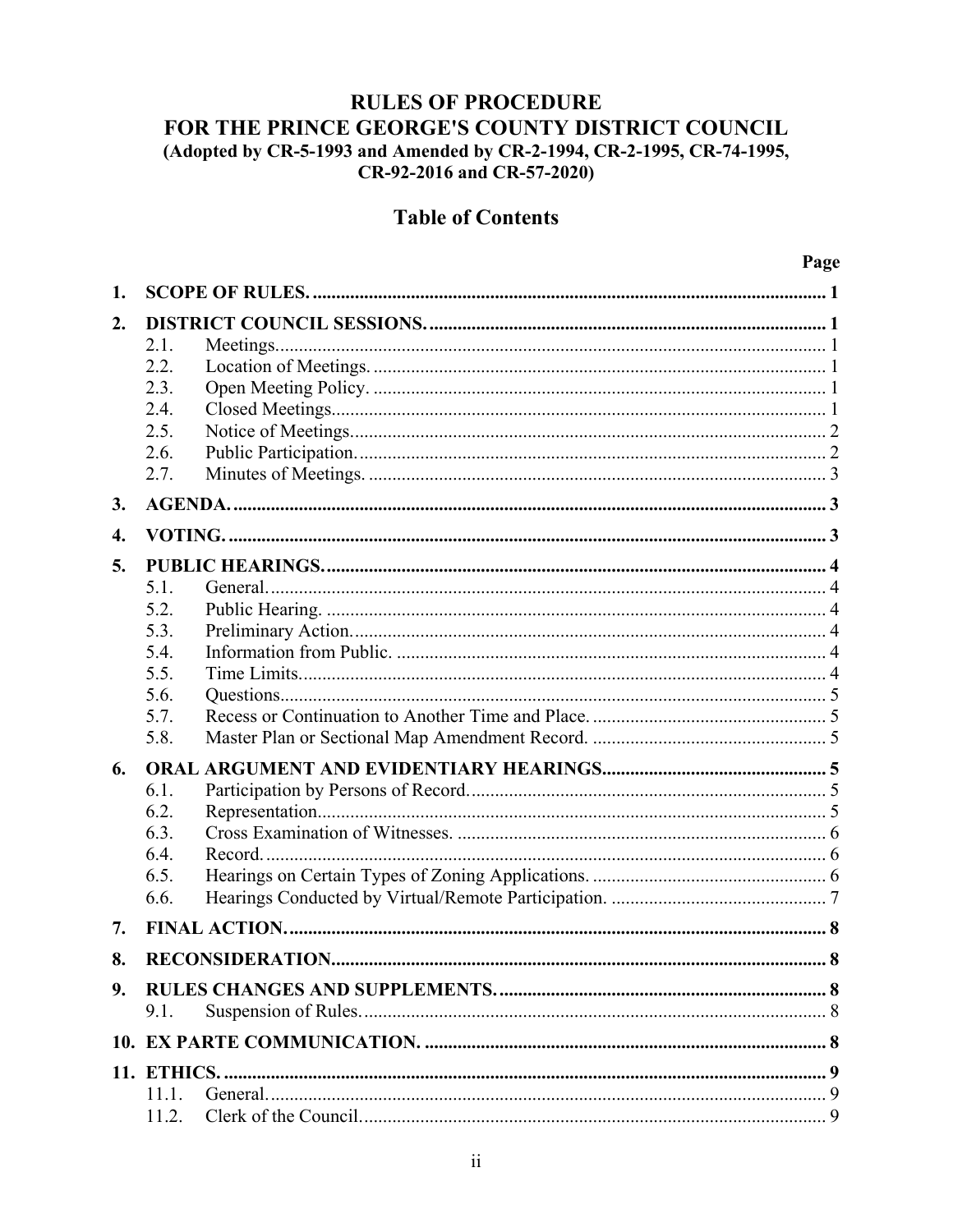# **RULES OF PROCEDURE FOR THE PRINCE GEORGE'S COUNTY DISTRICT COUNCIL**

#### **1. SCOPE OF RULES.**

These Rules of Procedure apply to proceedings of the County Council sitting as the District Council. These Rules are supplemental to the Rules of Procedure adopted by the County Council. Any Rule of the County Council which is not specifically in conflict with these Rules shall apply.

# **2. DISTRICT COUNCIL SESSIONS.**

#### **2.1. Meetings.**

The District Council normally meets on the second and fourth Monday of each month, except during the months of August and December when the Council is in recess, or the Council is unable to meet due to closure, weather emergency, or other declared state of emergency. Where authorized, the Council, Zoning Hearing Examiner and Board of Appeals may meet to consider zoning matters virtually or remotely in accordance with these Rules of Procedure. Additional meetings may be scheduled by the Chair upon notice to each Member, or shall be scheduled by the Chair upon the petition of a majority of the full Council. District Council hearings shall be scheduled during normal business hours unless there are twenty-five (25) or more parties of record and a Council Member has requested, in writing, that the hearing be held outside of normal business hours.

#### **2.2. Location of Meetings.**

All sessions and meetings will be held at the County Administration Building, or such other place as the Council shall designate.

# **2.3. Open Meeting Policy.**

Unless otherwise provided in law, all meetings of the District Council, public hearings, work sessions, and other meetings shall be open to the public.

#### **2.4. Closed Meetings.**

(a) A meeting may be adjourned to a closed session for consultation with legal counsel on matters authorized by law.

(b) A meeting may be closed upon the vote of a majority present. The motion to close a meeting shall be in writing and shall state the reason for closing the meeting, cite the statutory authority for closing the meeting and specify the topic(s) to be discussed. If any person objects to the closing of a meeting, a copy of the written statement shall be forwarded to the State Open Meetings Law Compliance Board.

(c) No action shall be taken and no matter shall be discussed unless it directly relates to the purpose which required the meeting to be closed.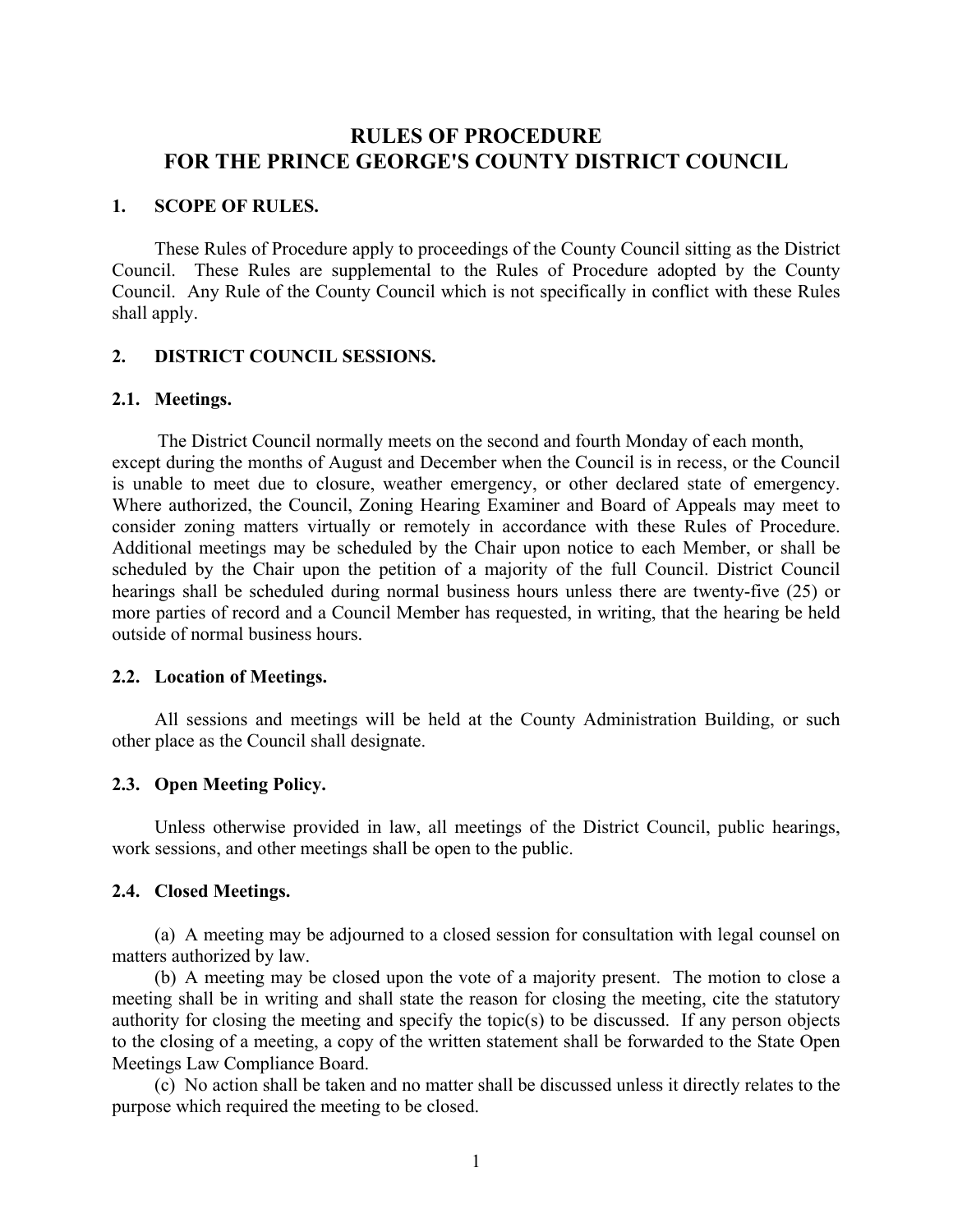(d) After a closed meeting has been held, the minutes of the next open meeting or session shall include:

- (1) A statement of the time, place, and purpose of the closed meeting.
- (2) The record of the vote of each Member by which the meeting was closed.
- (3) The citation of statutory authority for closing the meeting.
- (4) Topic(s) of discussion, persons present, and each action taken during the session.

The Council Administrator shall provide the foregoing information to the Clerk for each closed meeting of the Council.

(e) The minutes of the closed meeting shall be sealed and maintained in accordance with Section 4.8 (c), of the County Council Rules of Procedure.

#### **2.5. Notice of Meetings.**

(a) Reasonable advance notice of open and closed meetings shall be given. Notice of meetings held in closed session shall be reported in the minutes of the next open meeting.

(b) Whenever reasonable under all circumstances, the notice shall be in writing, shall include the date, time, and place of the meeting, shall include a statement that part or all of the meeting may be conducted in closed session (if applicable), and shall be given at least five (5) working days prior to each meeting or rescheduling thereof.

(c) The required notice may be given by any of the following means:

(1) Electronic posting and other County public media resources at a convenient public location at or near the place of the meeting. The Clerk of the Council may notify the public:

(A) That such a method will be regularly employed to give notice to open meetings; and

(B) The location of the public notice and other County public media resources.

(2) Delivery to authorized representatives of the news media who regularly report on the sessions, meetings, or activities of the County government.

(3) Any other method reasonably designed to give public notice.

# **2.6. Public Participation.**

(a) Reasonable seating facilities shall be provided for the general public at all sessions and public meetings, and the general public is encouraged to attend.

(b) Public hearings are convened for, but are not limited to, the purpose of obtaining public participation and comment. The District Council convenes in a quasi-judicial capacity to conduct oral argument and when necessary, evidentiary hearings. An evidentiary hearing is a hearing in which evidence is presented to the District Council and the record is created. An oral argument is a presentation before the District Council to discuss evidence in a record which was created in a previous administrative hearing before the Zoning Hearing Examiner or the Planning Board. In accordance with law, a person of record may participate in an evidentiary hearing, public hearing, or oral argument

(c) At all times, order and decorum shall be maintained in keeping with the dignity of the governmental process, and no person or groups shall interfere with this process. No one shall delay or interrupt the proceedings, or refuse to obey the orders of the presiding officer. Posters or placards must remain outside the Council Hearing Room. Smoking, including but not limited to e**-**cigarettes, e-hookahs or vaporizing pens, is strictly prohibited in the Council Hearing Room.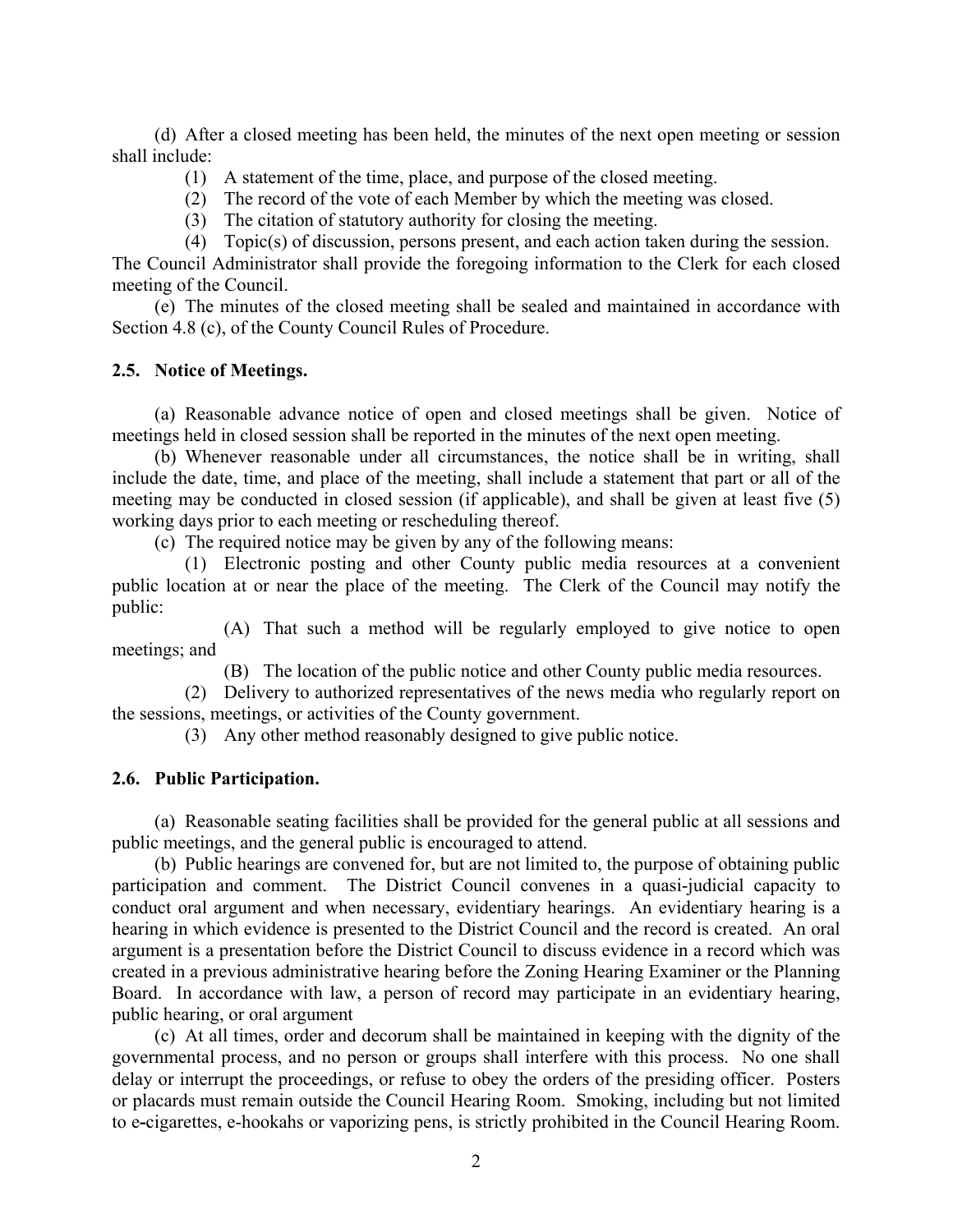The number of persons in the Hearing Room shall not exceed the limit established by the County Fire Department. When practicable, and in accordance with law, attendees for public proceedings exceeding the legal capacity of the Hearing Room should be accommodated in an alternate space or area designated by the Council.

# **2.7. Minutes of Meetings.**

Minutes of each District Council session shall include, but are not limited to, items considered, actions taken thereon, and each recorded vote.

# **3. AGENDA.**

The Chair and Vice Chair, in conjunction with the Administrator, shall prepare each agenda of the District Council and shall have authority to remove items submitted to accommodate the time scheduled for the meeting. When such items are removed because of lack of time, they shall be placed on the next appropriate agenda. The Chair's decision shall stand unless overruled by a majority of the full Council at any meeting at which the question on the item is considered.

# **4. VOTING.**

(a) All questions shall be determined by a majority vote of the Members present, except as required for:

- (1) The final action on an ordinance or resolution;
- (2) The suspension of rules;

(3) Any other circumstance specially provided for in these Rules, the Charter for Prince George's County, Maryland, the County Code, or the Constitution and Laws of the State of Maryland; or

(b) Members must be physically present at the meeting at the time the vote is taken in order to vote.

(c) All voting except on procedural motions shall be by roll call. In any roll call, the Clerk shall call the roll of Members alphabetically, after the Presiding Officer shall have been called.

(d) A Member who has an apparent conflict, but not an actual conflict of interest as defined by the Code of Ethics, may act on a matter if, prior to voting, the Member files with the Clerk of the Council and the Board of Ethics a sworn statement which describes the circumstances of the apparent conflict and the legislation to which it relates. The statement shall assert that the Member is able to vote and otherwise participate in legislative action relating thereto, fairly, objectively, and in the public interest. The Clerk shall maintain each statement for the term of office of the Member. All statements filed with the Clerk shall be available for public review.

(e) A Member who has an actual conflict of interest as defined by the Code of Ethics shall state that a conflict of interest exists and that the Member will neither participate in the consideration of the issue nor vote on the issue.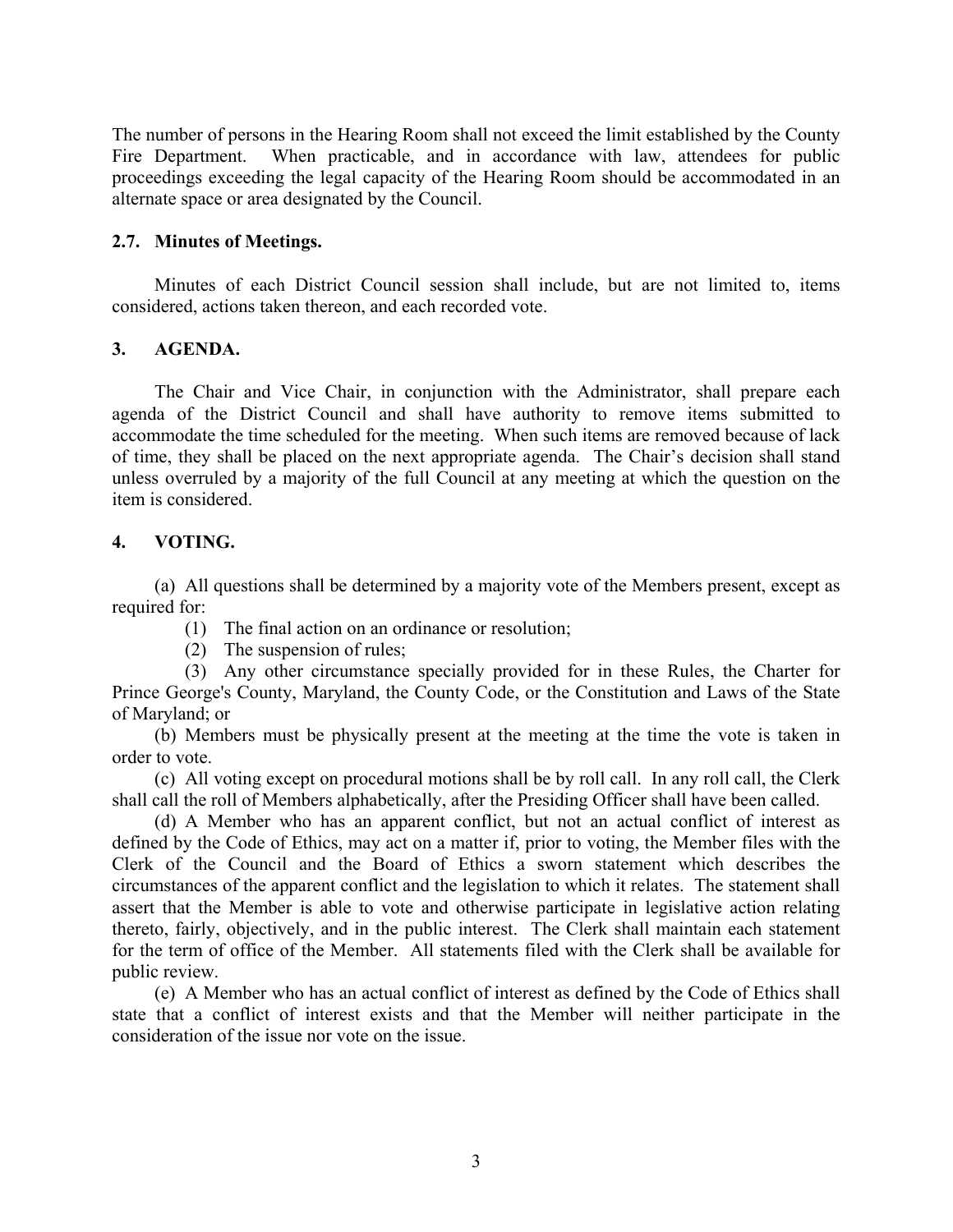# **5. PUBLIC HEARINGS.**

#### **5.1. General.**

The rules in this section apply to both public informational legislative type hearings and quasi-judicial type public hearings which are subject to appeal on the record. Notice of public hearings shall be given in accordance with Section 5.2.

# **5.2. Public Hearing.**

The Chair shall schedule public hearings as required.

(a) Notice of the time and place of the public hearing shall be published in accordance with law prior to the public hearing. District Council hearings shall be scheduled during normal business hours, unless:

(1) A Member has requested, in writing, that the hearing be held outside of normal business hours; and

(2) The request has been approved by a majority vote of the full Council.

(b) Copies of proposed ordinances, resolutions, or other subject matter shall be made available in reasonable numbers for distribution to the press and the public at the time of the hearing and at the Office of the Clerk of the County Council prior to the hearing. Unless required by law, a verbatim transcript shall not be taken except upon order of the Chair. A majority of the District Council shall be required to conduct a public hearing. The Clerk shall record the attendance of each Member at a public hearing.

# **5.3. Preliminary Action.**

Upon convening the hearing, the Chair shall give a brief explanation of the purpose of the hearing and shall cause to be presented and made a part of the record any information or data which is required before public discussion and comments begin.

# **5.4. Information from Public.**

Each person who wishes to may be required to give oath or affirmation, subject to the penalty of perjury prior to testifying, and provide the following information:

- (a) Name;
- (b) Address;
- (c) Person or organization represented, or that the speaker is speaking individually;

(d) Whether the person is being compensated for the person's participation at the public hearing.

# **5.5. Time Limits.**

In advance of, or at a public hearing (including an evidentiary hearing), the presiding officer may announce registration requirements for speakers or witnesses and reasonable time limitations in order to conduct a fair hearing.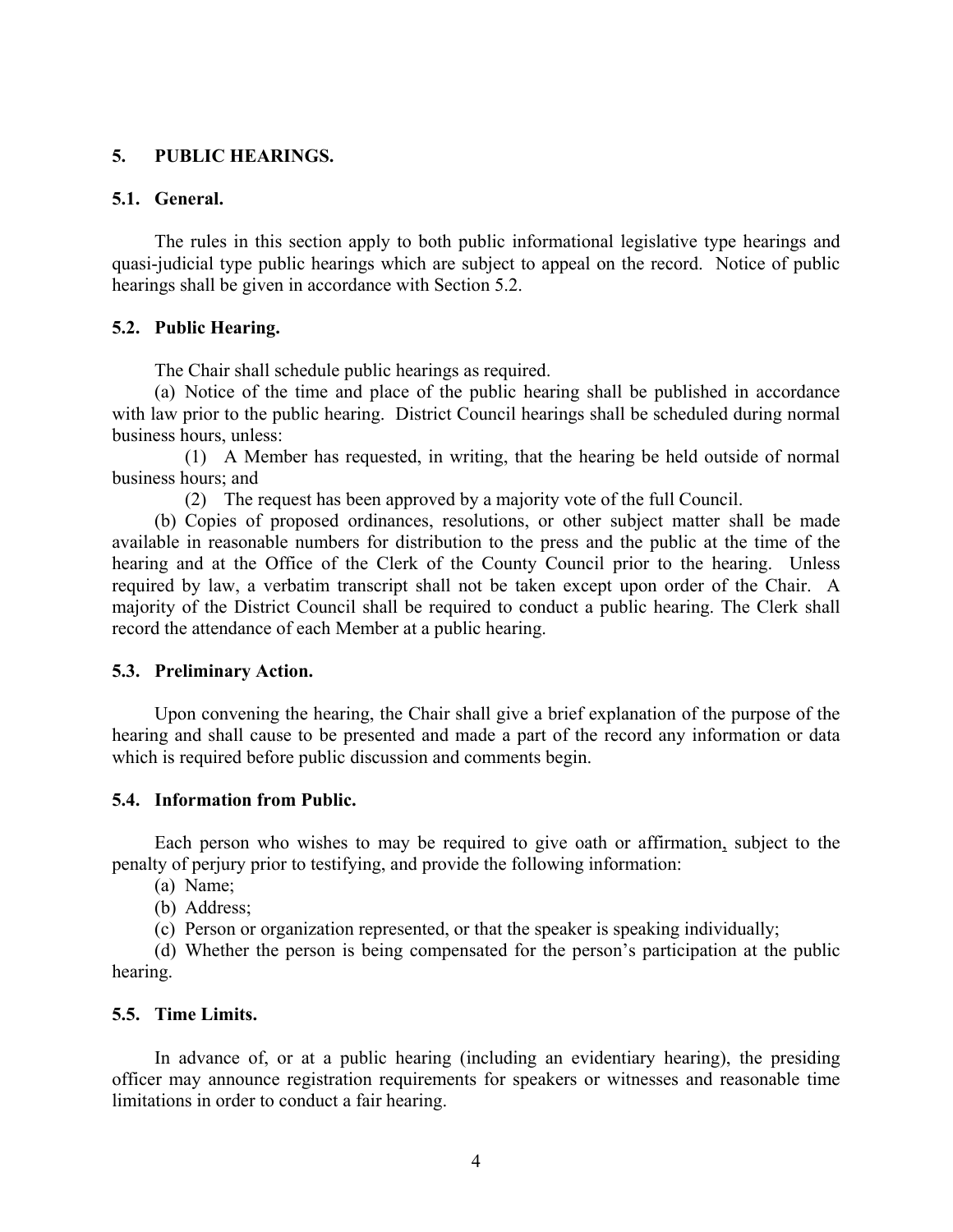#### **5.6. Questions.**

Any Member, upon recognition by the Chair, may briefly question any speaker. Members and speakers shall refrain from engaging in debate. After having been recognized one time, a Member shall not speak again until all other Members have been afforded the opportunity to comment or question the speaker; provided, however, that a Member may yield to another Member.

#### **5.7. Recess or Continuation to Another Time and Place.**

Before or after the commencement of any public hearing, the presiding officer may recess or continue the hearing to another time and place provided there has been original notice for the hearing. The presiding officer shall announce on the record, the time and place of the next hearing and no further notice or publication shall be necessary.

#### **5.8. Master Plan or Sectional Map Amendment Record.**

At the conclusion of a public hearing on a Master Plan or Sectional Map Amendment, the Chair or Vice Chair shall announce the date and time the record shall close. District Council work sessions on comprehensive planning and comprehensive zoning proposals, such as Master Plans, Sector Plans, and/or Sectional Map Amendments, shall be scheduled after the record of the public hearing testimony is closed. Work sessions are designed to allow Members an opportunity to evaluate evidence contained in the record and to review staff recommendations related to record material for purposes of preparing final documents. Public participation during District Council work sessions shall be limited to responding to questions posed by a Member to an interested person.

#### **6. ORAL ARGUMENT AND EVIDENTIARY HEARINGS.**

#### **6.1. Participation by Persons of Record.**

Participation in oral argument shall be limited to persons of record who are legally qualified to participate in the hearing. Prior to testifying in an evidentiary hearing, all witnesses, including technical staff, shall give testimony under oath or affirmation subject to the penalty of perjury.

#### **6.2. Representation.**

Subject to the requirements of Rule 6.1, an individual may represent himself or herself or be represented by an attorney authorized to practice law in Maryland. All other entities shall be represented by an attorney authorized to practice law in Maryland, except that a bona fide civic association or homeowner's association which is a party of record may be represented by any duly elected officer of the association regardless of whether that individual is an attorney.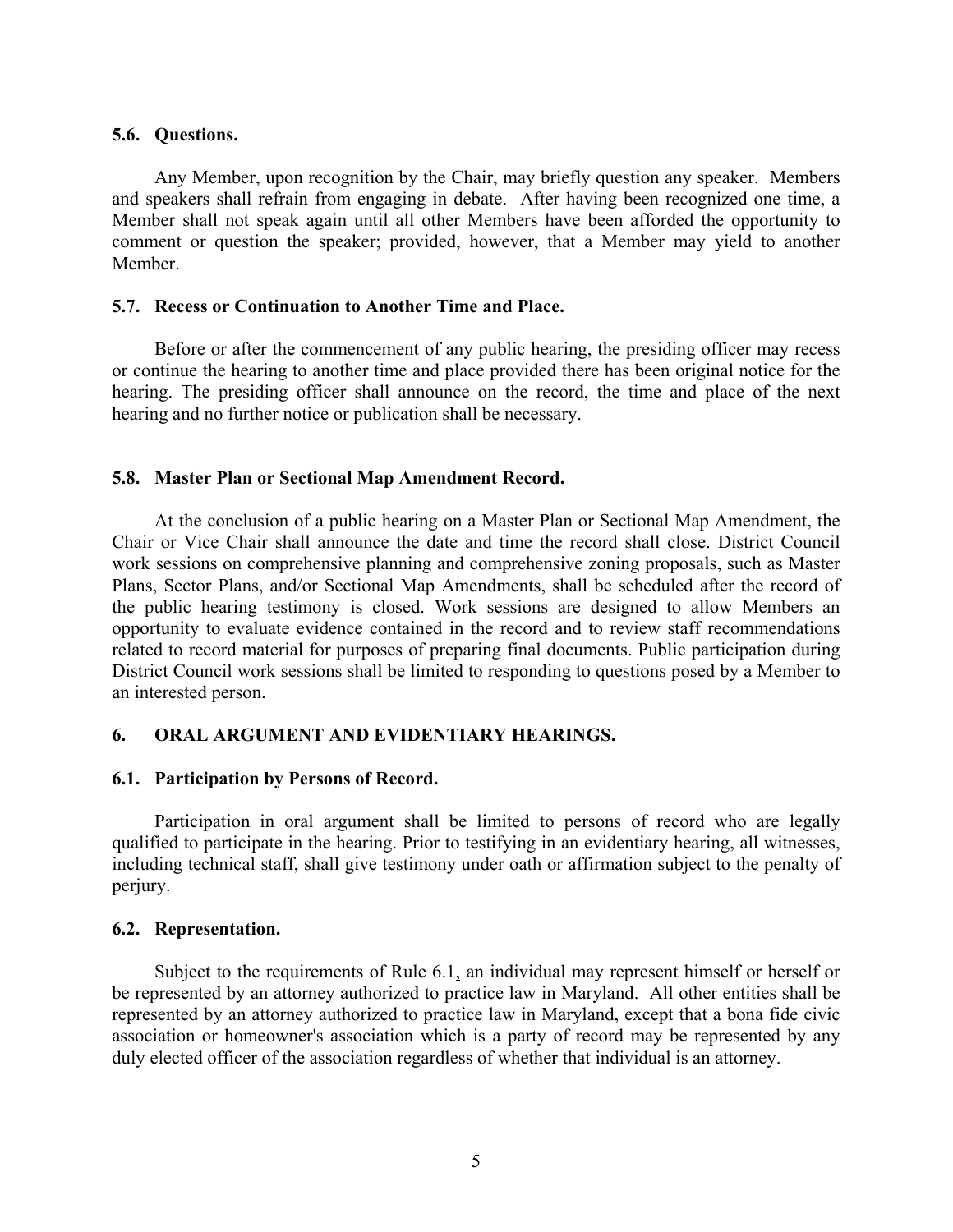#### **6.3. Cross Examination of Witnesses.**

In an evidentiary hearing before the District Council, all witnesses are subject to cross examination by any party of record. The Chair may require parties of record, in support of or in opposition to a particular matter, to designate a single representative to conduct cross examination of witnesses. If a group or entity is represented by an attorney, only the attorney shall be permitted to cross examine witnesses on behalf of the group or entity.

#### **6.4. Record.**

The record of an evidentiary hearing shall remain open until the end of the last session of the evidentiary hearing, unless the Chair determines otherwise.

#### **6.5. Hearings on Certain Types of Zoning Applications.**

Hearings on certain types of zoning applications shall be conducted by a Hearing Officer and heard by the District Council, and shall be subject to the following rules:

- (a) The order of presenting the application shall be as follows:
	- (1) Applicant's case;
	- (2) Parties represented by Counsel;
	- (3) All other parties;
	- (4) Public agency comments and examination;
	- (5) Rebuttal by Applicant;
	- (6) Rebuttal by parties represented by Counsel;
	- (7) Rebuttal by all other parties.
- (b) Examination of witnesses shall be conducted in an orderly manner as follows:
	- (1) After a witness's direct examination, the witness may be cross examined:
		- (A) By Applicant's Counsel;
		- (B) By Counsel representing a party;
		- (C) By People's Zoning Counsel;
		- (D) By other parties;
		- (E) By Council Members;
		- (F) By Hearing Officer.

(c) All persons who appear before the District Council shall verify under oath, under the penalties of perjury, that their testimony and information offered at the hearing is true.

(d) All evidence offered and received by the District Council shall be made a part of the record. No other evidence shall be considered in the determination of the application.

(e) A person must submit a request in writing to become a Person of Record. This request may be submitted to the Clerk of the Council prior to the hearing or the request may be submitted during the evidentiary hearing. A request must be received prior to the close of the evidentiary hearing record.

(f) The District Council may take administrative notice of facts of general knowledge, technical or scientific facts, laws, ordinances and regulations. It shall give effect to the rules of privileges recognized by law. The District Council may exclude incompetent, irrelevant, immaterial or unduly repetitious evidence.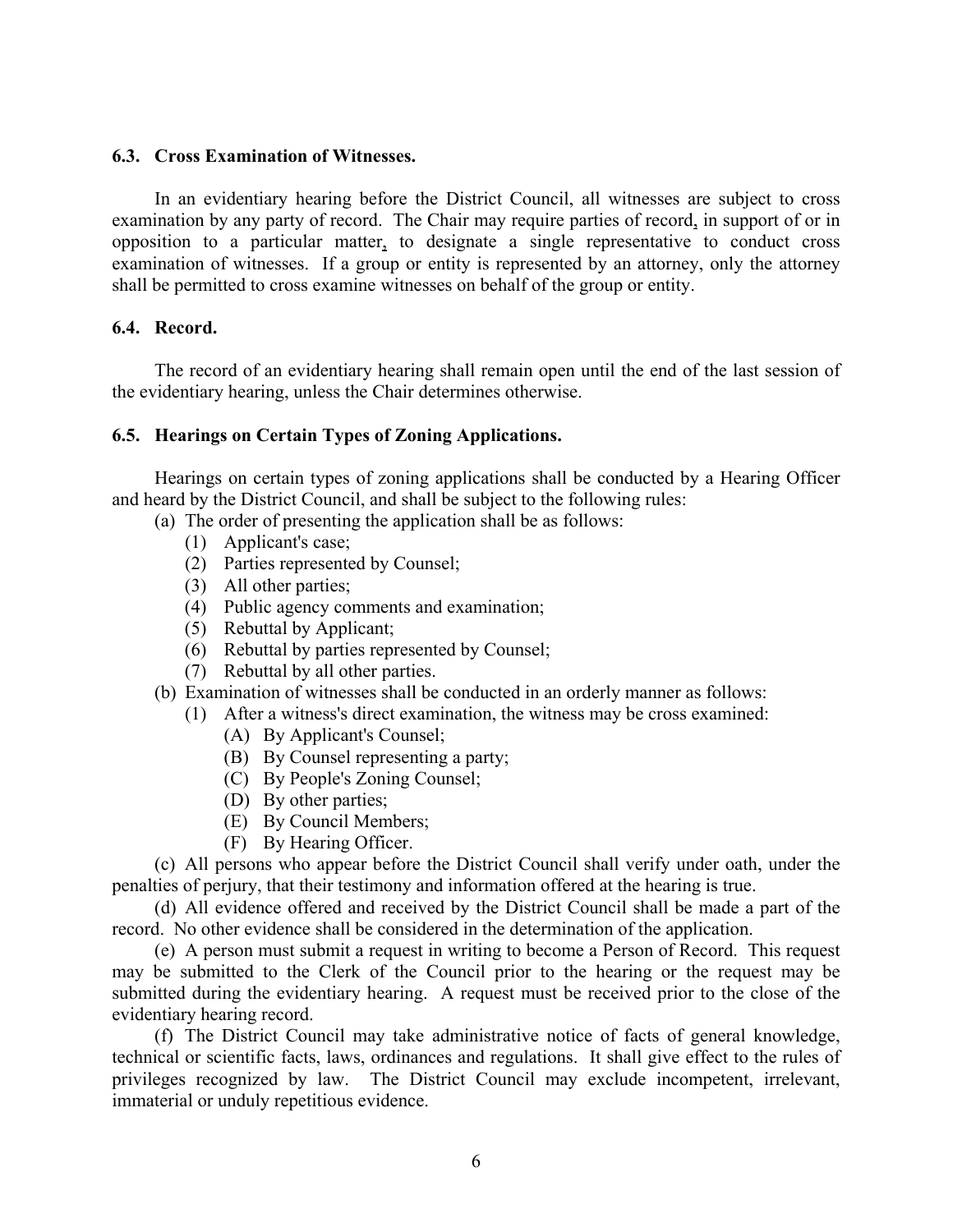#### **6.6. Hearings Conducted by Virtual/Remote Participation.**

The District Council, the Zoning Hearing Examiner, or Board of Appeals are hereby authorized to conduct virtual/remote hearings, subject to the procedures set forth herein; provided, however, all hearings must satisfy applicable provisions of Subtitle 27, except as modified herein. When the District Council determines that it is impractical to conduct an inperson hearing at County designated buildings, all or a portion of the hearing may be conducted virtually/remotely.

Upon notification of a hearing, the applicant shall object in writing, within five (5) business days, if they are opposed to having a hearing conducted virtually. If the applicant submits a timely objection to the notice of the virtual hearing, the hearing will be rescheduled, provided the applicant submits written notification that it waives all statutory timelines related to the application.

(a) Notice for the virtual/remote hearing and the agenda for the hearing shall include information about how the hearing will be conducted and how the public can access, observe, and participate in the hearing. If prior notice as required by law has been provided for a hearing to be held in person, additional notice shall be given as to reasonably inform an interested person that such hearing will be held by virtual/remote participation; provided, however, additional notice shall not be deemed jurisdictional.

The notice shall advise that documents will be available online and that any interested party may contact the Clerk of the Council, the Zoning Hearing Examiner, or Board of Appeals, as applicable, to receive a paper copy of a document if the document is not accessible online.

(b) Upon notification of an oral argument hearing before the District Council, an interested party required to file a document in accordance with oral argument procedures shall do so in person, by email, by other electronic portals, or by drop box. Any document required to be filed in accordance with oral argument procedures shall be submitted no later than five (5) business days before the scheduled oral argument hearing.

(c) Upon notification of an evidentiary hearing before the District Council, the Zoning Hearing Examiner, or Board of Appeals, an interested party shall submit documents for the record in person, by email, by other electronic portals, or by drop box. All documents for the record shall be submitted no later than five (5) business days before the scheduled evidentiary hearing. With permission from the Zoning Hearing Examiner or the Board of Appeals, a party may submit supplemental documents for the record.

(d) Before the commencement of a hearing, the District Council Chair (or designee), the Zoning Hearing Examiner, or the Chair of the Board of Appeals (or designee) shall describe the procedures that govern the hearing, including the procedures to receive virtual testimony and public comment.

(e) The District Council, Zoning Hearing Examiner, or Board of Appeals shall not be responsible for resolving any technical difficulties incurred by any person participating in a virtual/remote hearing.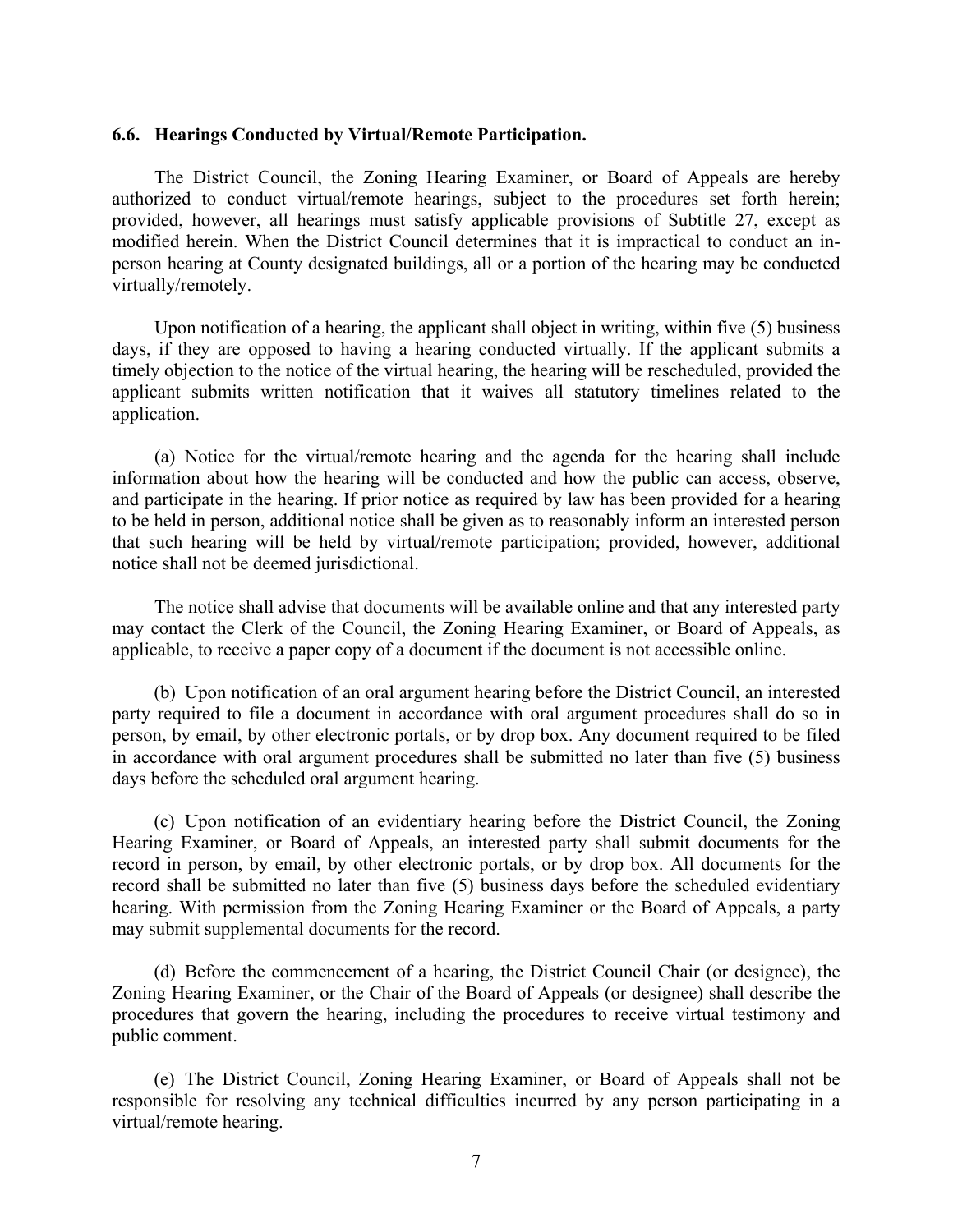#### **7. FINAL ACTION.**

When time permits, proposed amendments shall be typed on a separate form. The Clerk shall distribute the proposed amendments to every Member. This requirement shall not preclude the offering of amendments orally during debate. Amendments shall be numbered by the Clerk in order of introduction. Voting on amendments may be by item where presented by separate enumeration and by an entire redraft when substituted for the draft that was introduced and considered at the public hearing. The final action shall clearly articulate the policy or the basis in the record for the Council's action. Upon final review of a zoning application or case, the District Council shall adopt a written document that embodies a final decision.

#### **8. RECONSIDERATION.**

An action of the District Council may be reconsidered in accordance with Section 9.6 of the County Council Rules of Procedure on the next regular session of the District Council, provided the action has not been appealed or the statutory time for action has not expired. An action reconsidered pursuant to Section 27-135 shall be scheduled for public hearing and subsequent final action.

# **9. RULES CHANGES AND SUPPLEMENTS.**

#### **9.1. Suspension of Rules.**

The suspension of any rule shall require the concurrence of two-thirds of the Members of the Council. This motion is debatable, but does not permit discussion of the main question. It can neither be reconsidered, laid on the table, nor postponed indefinitely; and, while it is pending, no motion can be made except to adjourn. A separate suspension of the rules shall be necessary for each proposition.

# **10. EX PARTE COMMUNICATION.**

No person shall communicate orally or in writing with a Member of the District Council in a manner intended to influence the decision of the Member on the merits of any matter which is required to be made upon facts established by a record of testimony. An official shall not consider any ex parte or private communication from any person, whether oral or written, which the official knows or should know may be intended to influence the decision on the merits of any matter where a determination or decision by the official is required by law to be made upon facts established by a record of testimony. Any such ex parte or private communication received by the official shall be made a public record by the official and filed in the matter in question, and if made orally, shall be written down in substance for this purpose by the official, made a public record and filed in the matter in question. Disclosure of ex parte communication includes a communication concerning a pending zoning application between an applicant or applicant's agent and an official. For each ex parte communication, the official must file a separate disclosure form with the Clerk of the County Council within five (5) working days after the communication was made or received, whichever is later.